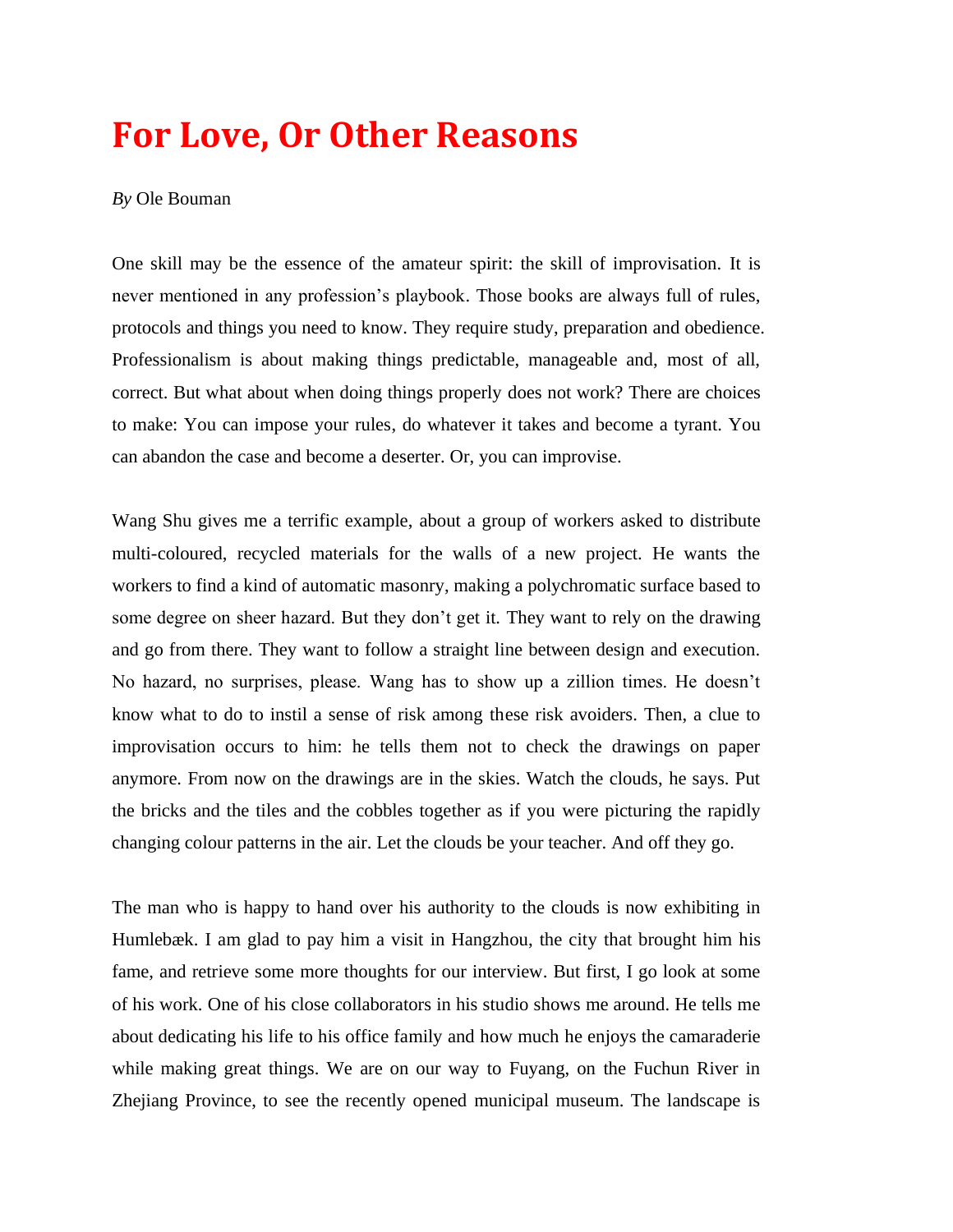calm and the air is gray. We drive and have a good time discussing our love of architecture.

Love, is that what is meant by Amateur Architecture? At least that is what I assume given my Western pre-conception of true amateurism. Not necessarily associated with low quality, as some definitions go, but more like a practice that stems from sheer pleasure and that would be pursued even if it was unpaid. Or if it wasn't taught. Purely as an act of love, defying the system. In fact, this kind of amateurism goes much further. This love can be blind. For instance, when no one else can see its beauty, and it still has to be made. Or when there is no claim to authorship, simply because sharing love is always a form of generosity.

Later, Wang Shu tells me about a few moments in his life when love was, indeed, more important than career, money or recognition. When he left Shenzhen, for instance, after it became an investment hub in the early eighties. Or when he decided to stay small, after winning the Pritzker Prize in 2012, to remain close to his colleagues and work. Or when he explains the role of Lu Wenyu as the one who best understands that design quality depends on cultivating human connections.

My driver likes the associations I make but seems to have others concerning amateurism – Chinese thoughts. Obviously, they are not quite the same as mine. So, ever since that conversation, I have been thinking about the attributes of Chinese amateurism and have tried to find patterns in which amateurism is not just an ethical, aesthetic or personal choice but becomes a cultural statement or even a feature of the Chinese nation.

In an age of disruption that has broken down entire systems and paradigms, might the real reason behind China's global success be its ability to easily adapt to this disruption? China's practice of cultural production stems from a pragmatic mindset and a completely contextual approach rather than from a set of rules. China may owe its success to an antenna for potential rather than the arrogance of professionalism.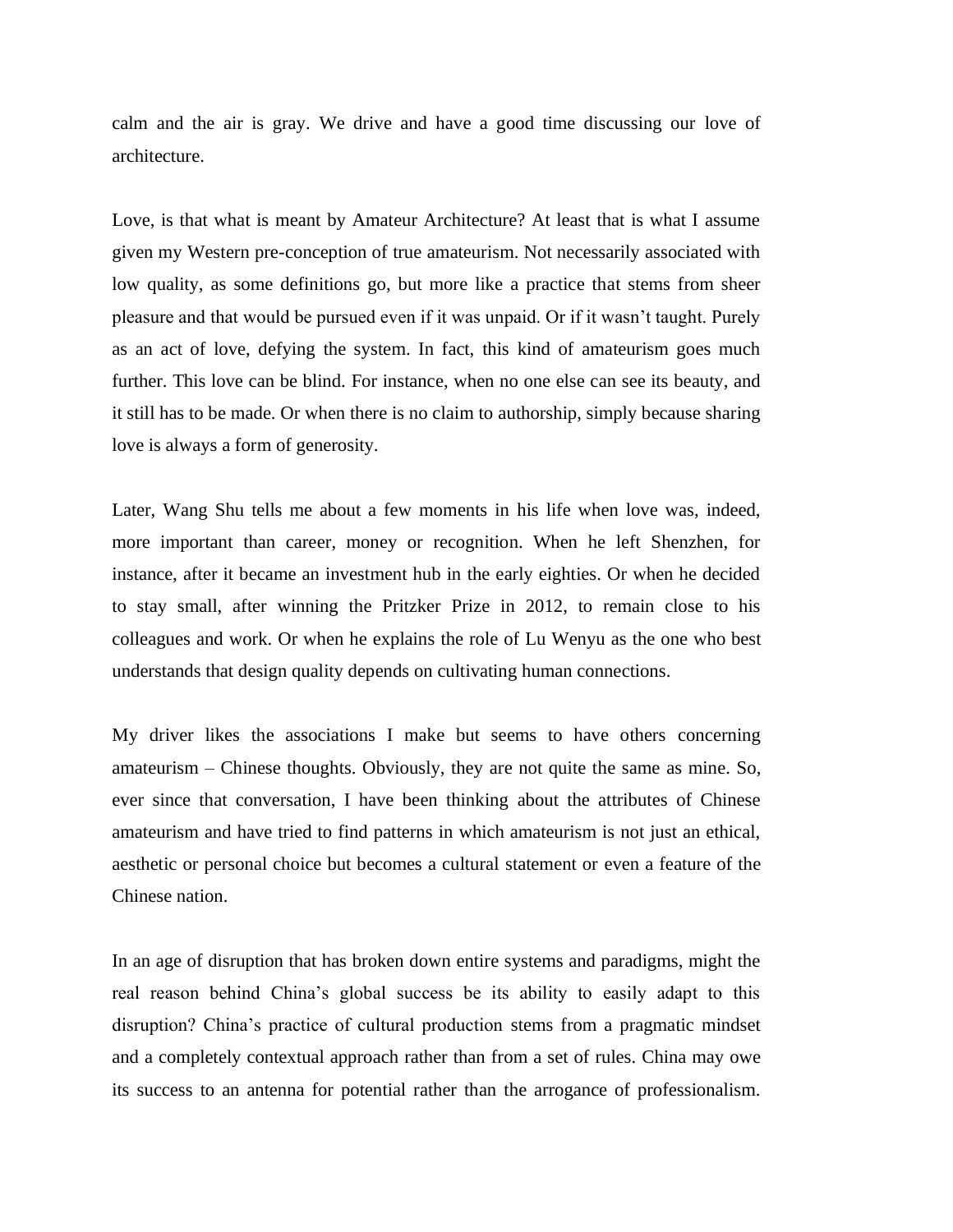Perhaps China finds its creativity not by policies but by discovering the power of its own mindset. This has nothing to do with official aspirations. This is about China as a ubiquitous historical condition that becomes manifest to the world.

But this is just associative thinking. My conversation with the driver is about the meaning of two words. What is the Ye Yu, in Ye Yu Jian Zhu –Chinese for amateur architecture  $(\mathcal{H} \hat{\mathcal{F}} \ncong \mathfrak{F})$ ? To be unimportant, I am told. By that definition, I can perhaps better understand the power of this work. How can such an achievement equal unimportance? Later, I ask around about how to use this wording, and the answers are revealing. Love is only one of the meanings of Ye Yu. More important is the derivative meaning of being not important, not respected, not acknowledged, not sophisticated, not famous, not symbolic, not orthodox, not theoretical, not standardized, not powerful, not fixed, not ready. In sum, Ye Yu goes against any paradigm in which artistic skills and academic status are highly esteemed. It is beyond the system. While denial and negation were once considered to be bad exceptions to the rule, here the term is given such a consistent denial that it becomes a rule in its own right. The rule of free making and, thus, the drive to make things free. I remember a quote from a text by Wang Shu, in which he explains amateurism. It reads, "Amateur architecture is not an architecture of knowledge, but something that seeks knowledge."

My companion cannot wait to show me this freedom at work. As the project architect, he is glad to share his achievement, carefully staging the ride to the project. We drive by a gigantic cement factory, a structure so big it could easily be a protagonist on a propaganda poster. He tells me that this monster sits opposite the museum, across the river, and I fancy a sublime opposition of characters. But once we cross the bridge, the river turns out to be so wide that the factory soon becomes a detail on the horizon. Fuyang itself is rather sleepy, if I may say so, until we reach the site itself.

Having parked the car, we walk towards the museum, which is on the other side of a narrow canal that looks more like a gutter. At its edge, a group of school children is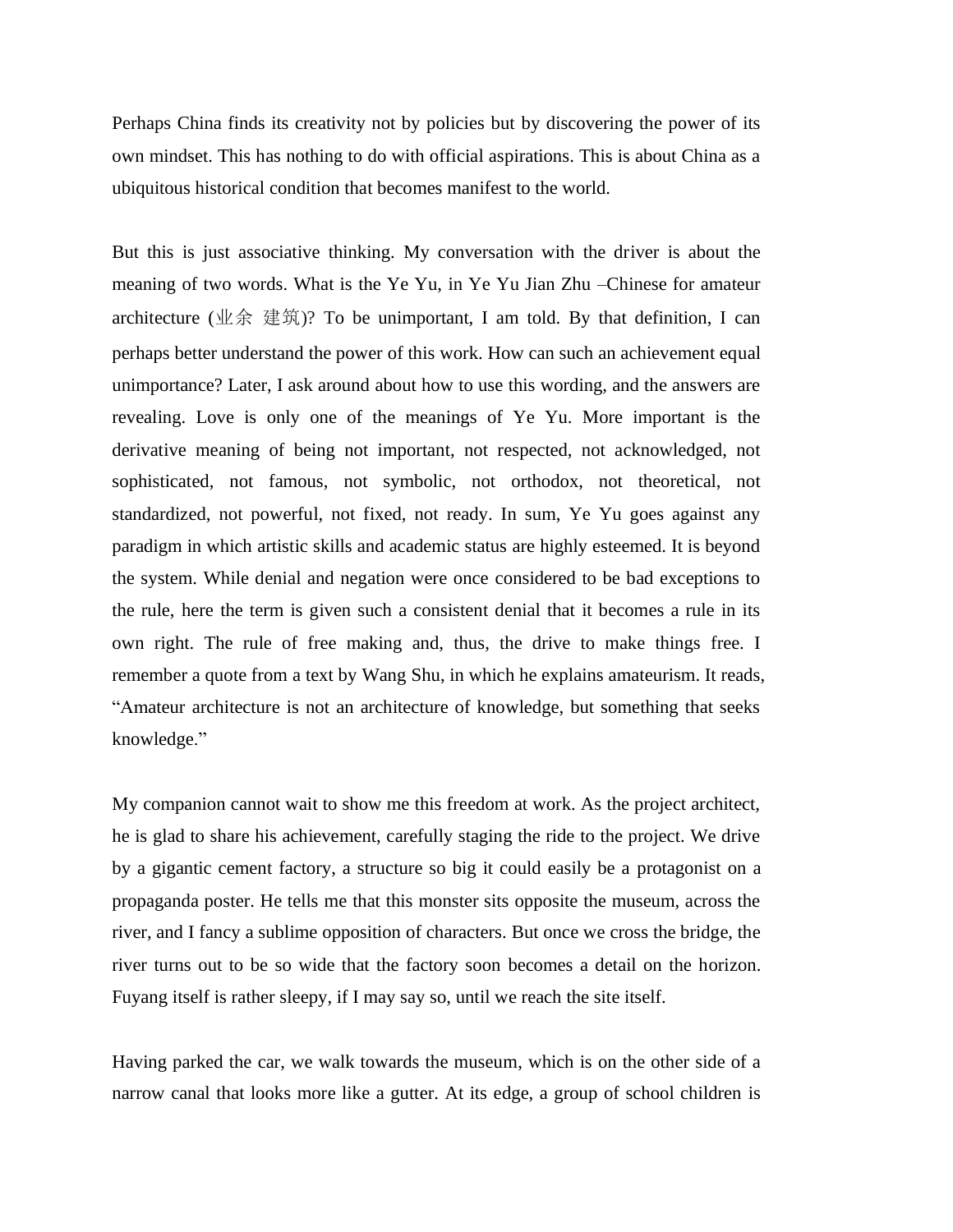getting drawing lessons. Third graders sit in a row on the grass, their eyes mediating between what they see and what they want us to see. They all draw the same thing: Amateur Architecture's Fuyang Museum, its wavy roofline dancing with the hills behind it. But no child draws it the same way. They interpret, reading the clouds, like the workers did. The students are amateurs in the true sense of the word. Maybe they don't love what they are doing, but they surely un-finish the architecture, undo its shape. Instead, they engage with the energy that brought it into being. They intuit, rather than apply knowledge and thus they redo. They are learning to become strong minds.

Later that day, I ask Wang Shu and Lu Wenyu a few questions. Not about becoming but about remaining strong minds. I am assuming that they must be struggling with the paradoxes of their own spirit, now tested by the scarcity of time and the abundance of fame. This is what they tell me:

## *How do you remain an amateur when you get older?*

"Getting older does not affect an amateur spirit. Maybe this is very Chinese, but for us getting older does not mean losing flexibility. On the contrary, as life time goes by, it will give you more preparation for change. Older people know that real life is only about change, that nothing is fixed. In China, young people know how to pass an exam. Old people know how to do things. In China, aging is about getting younger."

### *How do you remain an amateur if you get better at what you are doing?*

"Getting better can never be about losing the capacity for risk and the lust for experiment. On the contrary. What we gain in expertise, we can use in new experiments. This way we can only become better amateurs."

## *How do you remain an amateur if you get very successful?*

"Of course, becoming better is not automatic. We deliberately keep our practice small. We keep time for research. We don't even publish this research. It is always related to individual works. We don't believe in codifying our method. There is not even an